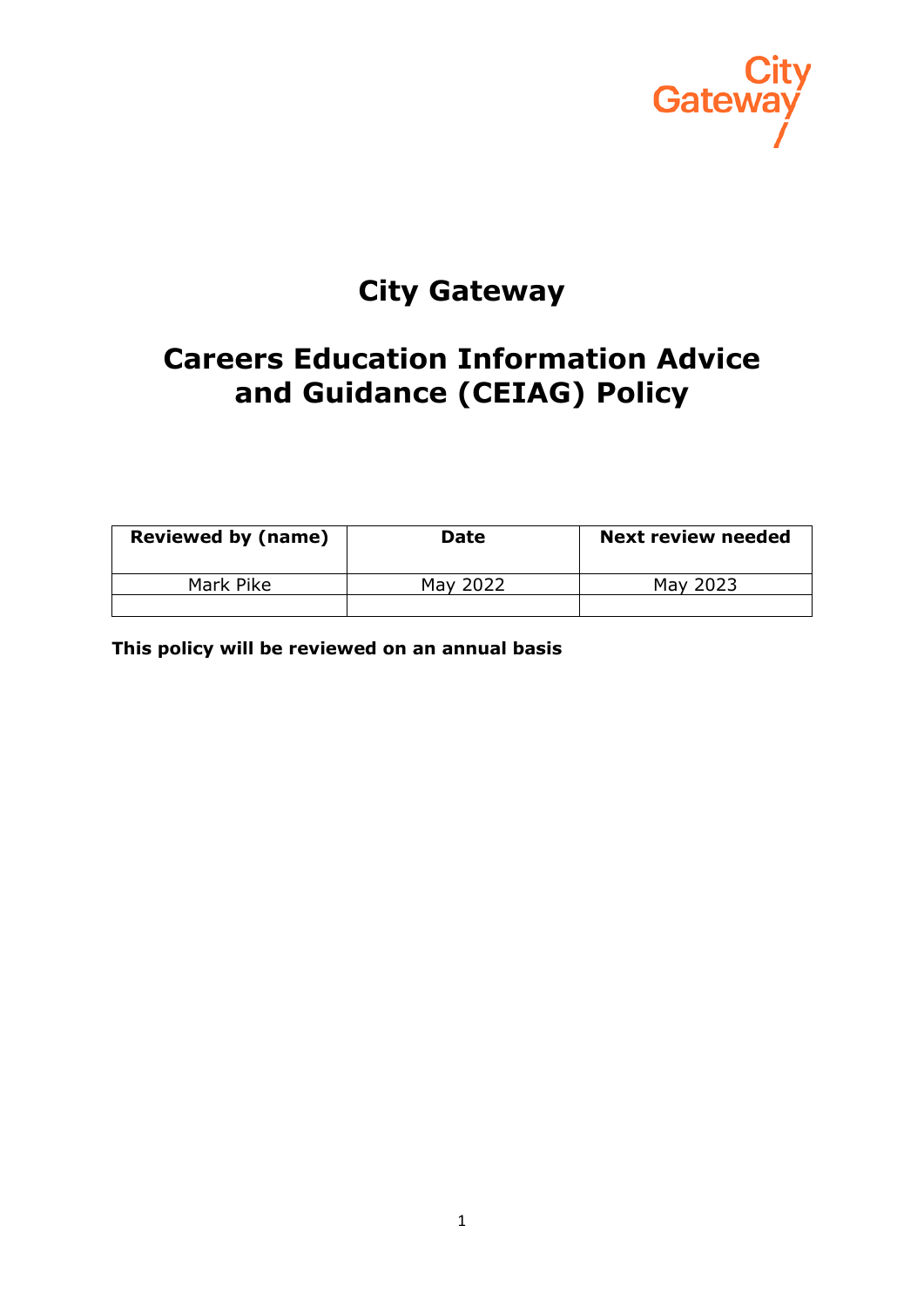

## **1. Objectives**

- 1.1. To provide a high quality Information Advice and Guidance (IAG) service to City Gateway learners and where/if necessary make referrals to external organisations in line with our referral policy.
- 1.2. That all staff recognise that providing high quality Information Advice and Guidance (IAG) improves retention and achievement in learning programmes and improves learners employability/progression opportunities.
- 1.3. That learners are supported to understand the benefits of Information Advice and Guidance (IAG) and how it can improve their employability/progression opportunities.
- 1.4. To ensure successful implementation of the City Gateway Careers Education Information Advice and Guidance (CEIAG) Strategy.
- 1.5. To record and monitor the services provided in accordance with requirements of our funders and City Gateways internal quality procedures.
- 1.6. To ensure that all staff and learners are aware of City Gateways Information Advice and Guidance (IAG) code of ethics, how the service will be delivered and what learners can expect from the service.

## **2. Scope**

2.1. To cover all activities carried out by City Gateway and where appropriate City Gateway's partners.

## **3. Key Principles**

- 3.1. City Gateway's IAG policy and practice will provide appropriate support to benefit all learners and potential learners by ensuring:
	- a. Delivery and management of City Gateway's IAG offer is of good quality, impartial, consistent across the organisation and meets our staff and learner codes of ethics.
	- b. learners and potential learners receive a high quality IAG service to enable them to make informed choices from the range of options available.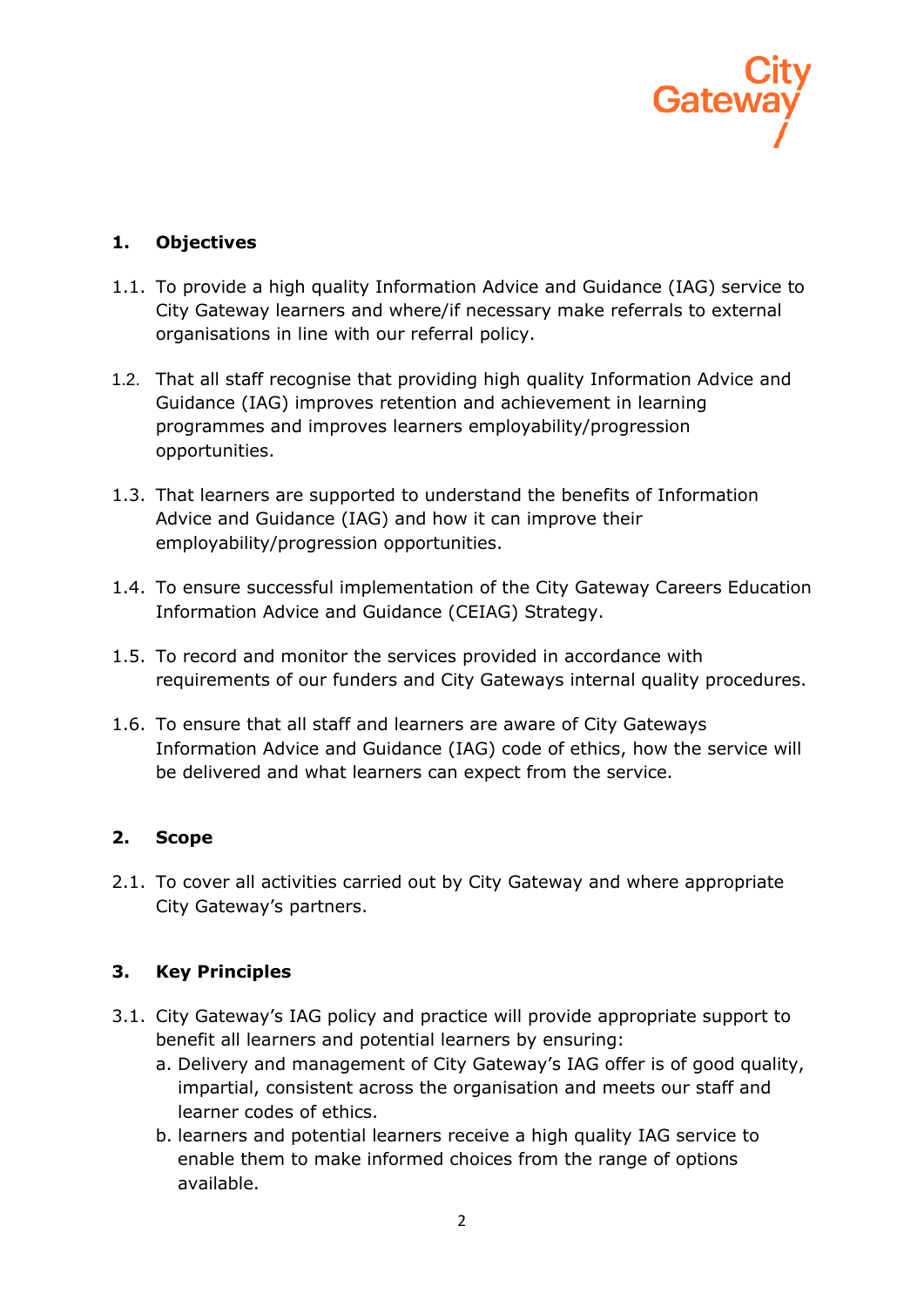

Gatey

- d. Awareness of the service is raised through providing relevant and appropriate formatted information to all learners.
- e. Services promote equality of opportunity for individuals and groups and reflect a diversity of candidate needs which takes into account issues connected with age, disability, gender reassignment, race, religion or belief, and sexual orientation.
- 3.2. All IAG will be delivered, recorded and monitored in accordance with Data Protection and Data Collection Regulations (GDPR) and in line with our IAG policies and procedures and contract requirements.
- 3.3. IAG policy and practice will ensure that:
	- a. Aims and objectives for service delivery are identified and targets established
	- b. All learners and potential learners have access to specialist advice and guidance services (where appropriate or through referral) in order to meet their individual needs
	- c. All staff are aware of City Gateway's IAG processes and procedures
	- d. Delivery of IAG is logged and monitored, in line with the requirements of our funders, by completion of for example: ILP, Progress Reviews, Action Plans, Evaluation forms and Progression data/statistics.
	- e. A range of information on labour market intelligence (including internal and external learning opportunities and economic development data) is maintained and kept up to date.
	- f. IAG is available throughout all stages of learning, although at key points to meet contract requirements
	- g. IAG is accessible to all learners
	- h. Evaluation of the service is carried out to make continuous improvement in provision by evaluation questionnaires, completion of 1:1 and group evaluation forms; exit evaluation questionnaires and informal feedback from learners through City Gateways assessment and evaluation process.

## **4. Staff Responsibilities**

- 4.1. The overall responsibility for the IAG Policy rests with the Head of Education and Inclusion.
- 4.2. The lead for IAG rests with the Coaching Manager.